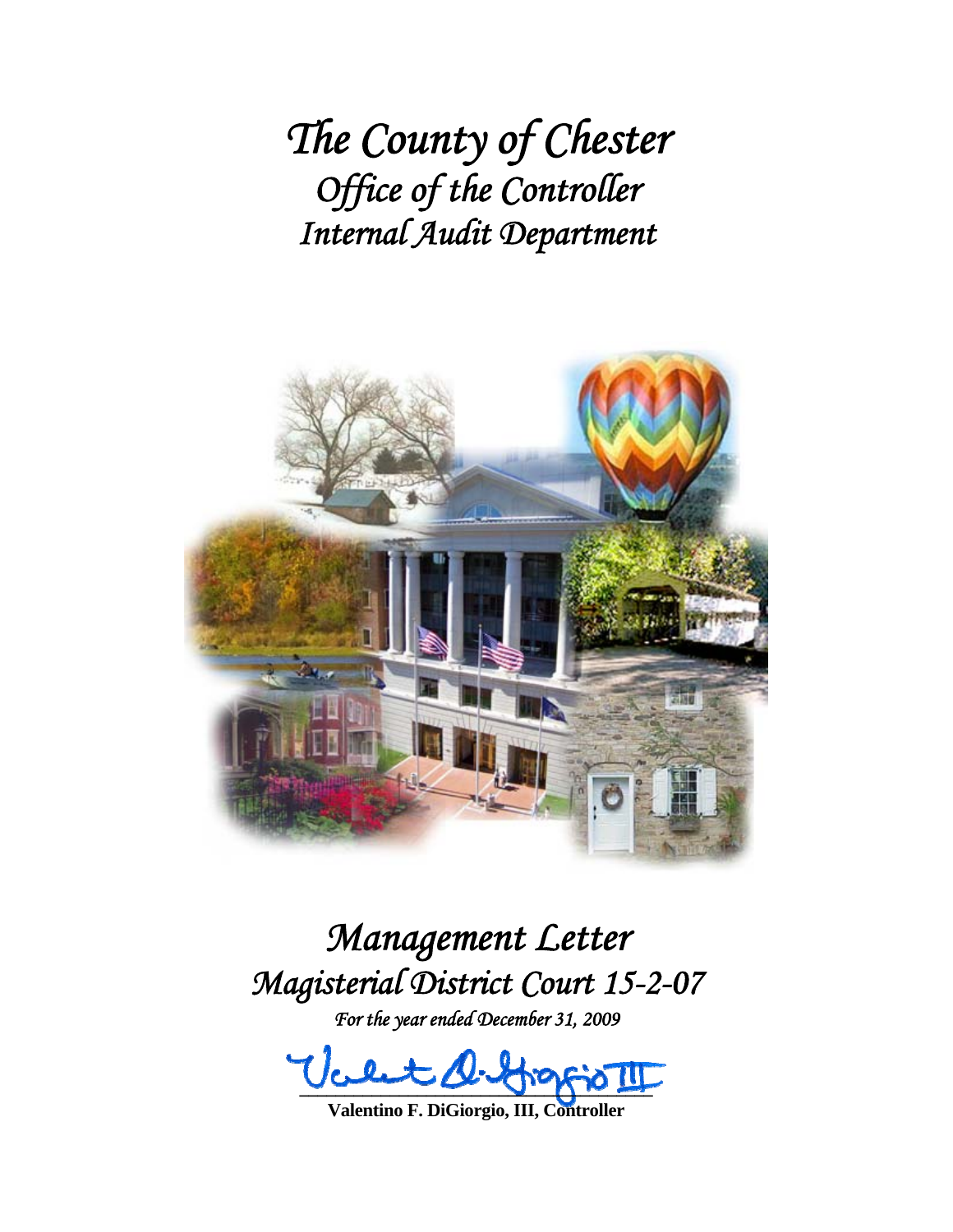## **To: Magisterial District Judge Lori Novak Donatelli**

### *Introduction*

On August 30, 2010, Internal Audit completed an audit of Magisterial District Court 15-2-07 (*District Court*). Carissa M. Petrelia was the auditor-in-charge. Internal Audit is required by County Code to review district courts annually to ensure compliance with policies and procedures mandated by the Administrative Office of Pennsylvania Courts and/or District Justice Administration and to assess their overall internal control structure. The scope of our audit included a review of the following:

- Cash and Petty Cash
- Undisbursed Funds
- Cash Receipts
- Manual Receipts
- Cash Disbursements
- Voided Transactions
- Overall Compliance.

We conducted our audit in accordance with generally accepted auditing standards and standards applicable to financial audits contained in *Government Auditing Standards* published by the Comptroller of the United States. We have also issued our Independent Auditor's Report on Compliance and Internal Control over Financial Reporting concurrent with this management letter. Disclosures and other information in that Report (also dated August 30, 2010) should be considered in conjunction with this management letter.

### *Executive Summary*

The management and staff of the *District Court* are, in all material respects, in compliance with policies and procedures set forth by the Administrative Office of Pennsylvania Courts and directives imposed by District Justice Administration. There were no matters of a significant or insignificant nature related to internal controls or overall compliance noted during this audit.

The management and staff of the *District Court* should be commended for their dedication to excellence. Internal Audit offers its compliments to an extremely knowledgeable and well-trained staff.

We want to thank the management and staff of the *District Court* for their cooperation and assistance during the course of this audit.

Please feel free to contact our office at (610) 344-6064 should you have any questions or concerns.